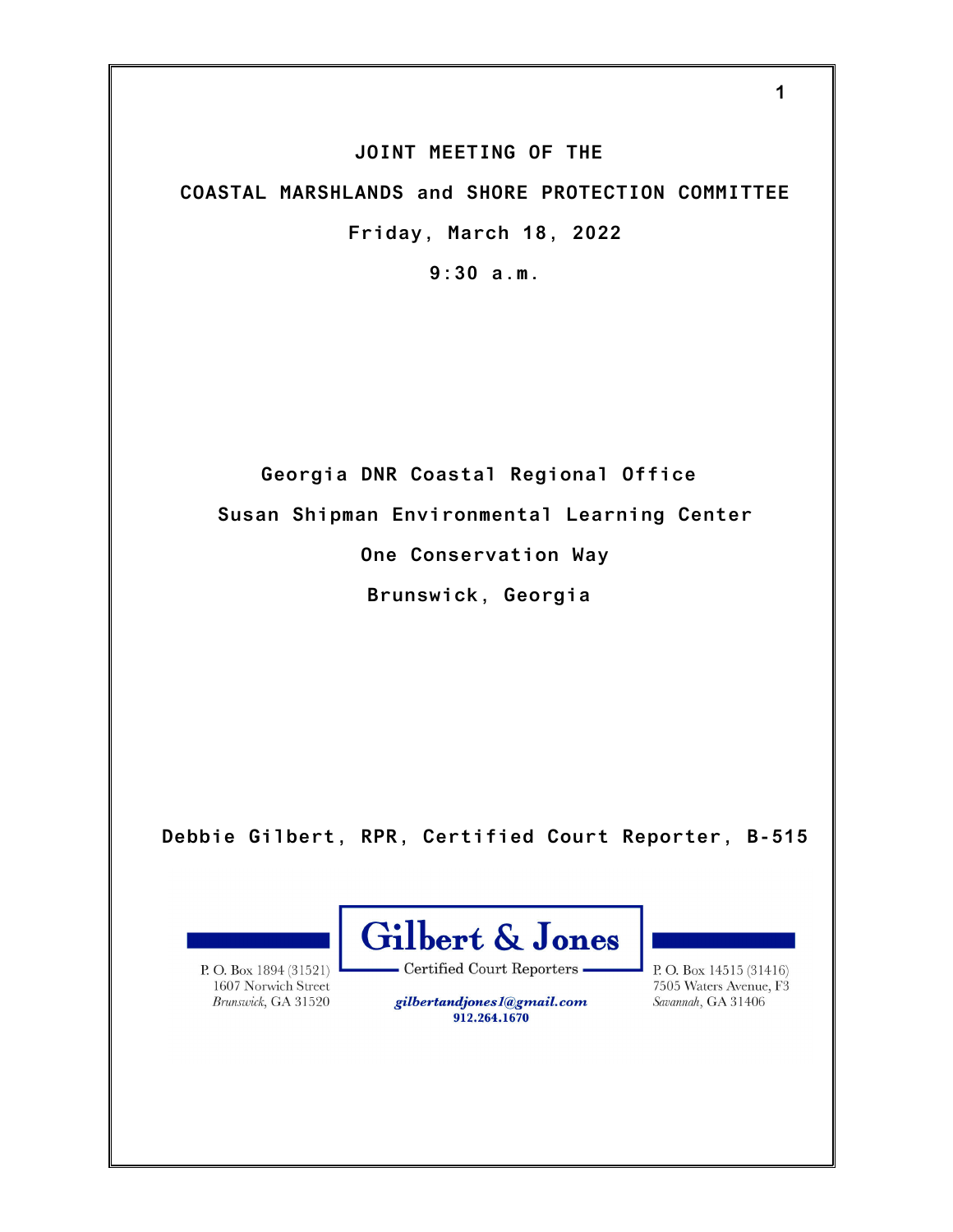| 1               | <b>APPEARANCES</b>                                                |
|-----------------|-------------------------------------------------------------------|
| $\overline{2}$  |                                                                   |
| 3               | <b>COMMITTEE MEMBERS PRESENT:</b>                                 |
| 4               |                                                                   |
| 5               | MARK WILLIAMS, Chairman<br><b>BRAD BROOKSHIRE</b>                 |
| $6\phantom{1}6$ | DR. VALERIE HEPBURN<br>DAVIS POOLE                                |
| $\overline{7}$  |                                                                   |
| 8               |                                                                   |
| 9               | <b>COASTAL RESOURCES STAFF PRESENT:</b>                           |
| 10              | MR. DOUG HAYMANS<br>MR. KARL BURGESS                              |
| 11              | MS. JILL ANDREWS<br>MR. JOSH NOBLE                                |
| 12              | MS. DEB BARREIRO                                                  |
| 13              | <b>ALSO PRESENT:</b>                                              |
| 14              | MS. ANDREA HARTUNG (Videoconference)                              |
| 15              | Deputy Attorney General                                           |
| 16              | MS. ROBIN LEIGH (Videoconference)<br>Assistant Attorney General 2 |
| 17              |                                                                   |
| 18              |                                                                   |
| 19              |                                                                   |
| 20              |                                                                   |
| 21              |                                                                   |
| 22              |                                                                   |
| 23              |                                                                   |
| 24              |                                                                   |
| 25              |                                                                   |
|                 |                                                                   |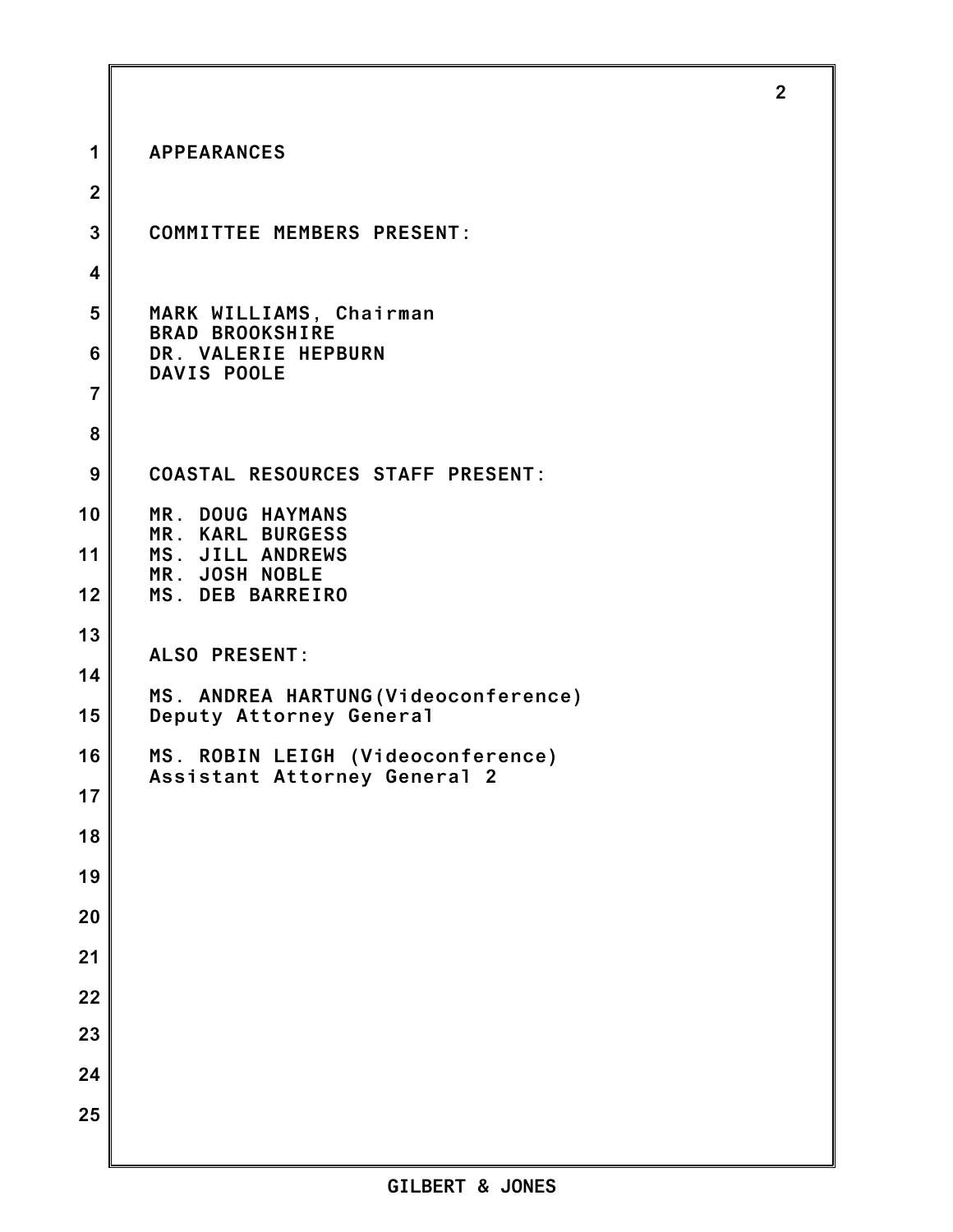|                | 3                                                |
|----------------|--------------------------------------------------|
| 1              | <b>PROCEEDINGS</b>                               |
| $\overline{2}$ | $*$ $*$<br>$\star$                               |
| $\overline{3}$ | CHAIRMAN WILLIAMS: I'd like to call the          |
| 4              | meeting to order and welcome everyone pretty     |
| $5\phantom{1}$ | much today. So y'all behave over there.          |
| 6              | Like to thank David Brady for being in           |
| $\overline{7}$ | attendance with us today for our law enforcement |
| 8              | division and also thank Debbie for being your    |
| 9              | court reporter today. Thank you.                 |
| 10             | First I would like to introduce Dr.              |
| 11             | Valerie Hepburn. She's got a long resume so I    |
| 12             | want to read a little bit of this. She's a       |
| 13             | long-time friend of mine since the days that I   |
| 14             | was in the legislature, but I would like to read |
| 15             | a little bit about Valerie.                      |
| 16             | She's a resident of St. Simons Island            |
| 17             | She retired in 2016 following over four decades  |
| 18             | as an academic, executive and non-profit roles   |
| 19             | specializing in public policy, research,         |
| 20             | financing and regulations.                       |
| 21             | She continues to serve as a policy adviser       |
| 22             | to the University of Georgia -- I say "Go        |
| 23             | Dawgs" -- as well as provide strategic planning  |
| 24             | and policy guidance to public sector and         |
| 25             | non-profit organizations.                        |
|                |                                                  |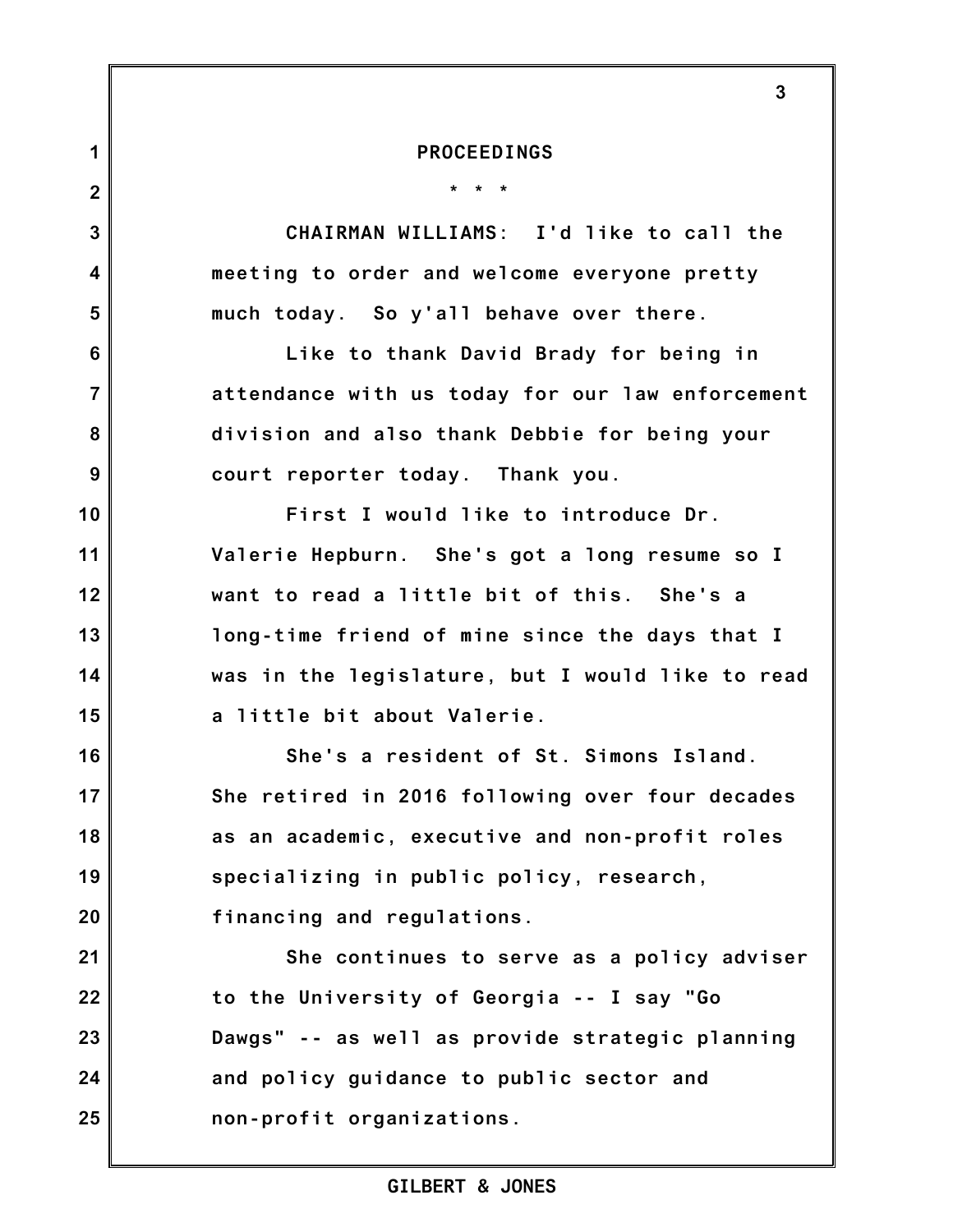**Dr. Hepburn has held numerous leadership positions in state government including visiting professor of public policy at the University of Georgia, the president and professor of public policy at College of Coastal Georgia, division director of state health planning at the Department of Community Health and the chief administrative officer and director of government relations at the Office of Secretary of State. I didn't know that.**

**1**

**2**

**3**

**4**

**5**

**6**

**7**

**8**

**9**

**10**

**11**

**12**

**13**

**14**

**15**

**16**

**17**

**COMMITTEE MEMBER HEPBURN: Uh-huh.**

**CHAIRMAN WILLIAMS: Wow. She holds a bachelor of arts in political science from Agnes Scott and master's of public administration from Georgia State University and a PhD in public policy and administration from the University of Georgia.**

**18 19 20 21 22 23 Dr. Hepburn is a trustee and member of several non-profit volunteer organizations and has received many awards in recognition of that service, and we just, Dr. Hepburn, that is an impressive résumé. We welcome you aboard. You've done a lot in 35 years.**

**24 25 COMMITTEE MEMBER HEPBURN: I can't keep a job apparently.**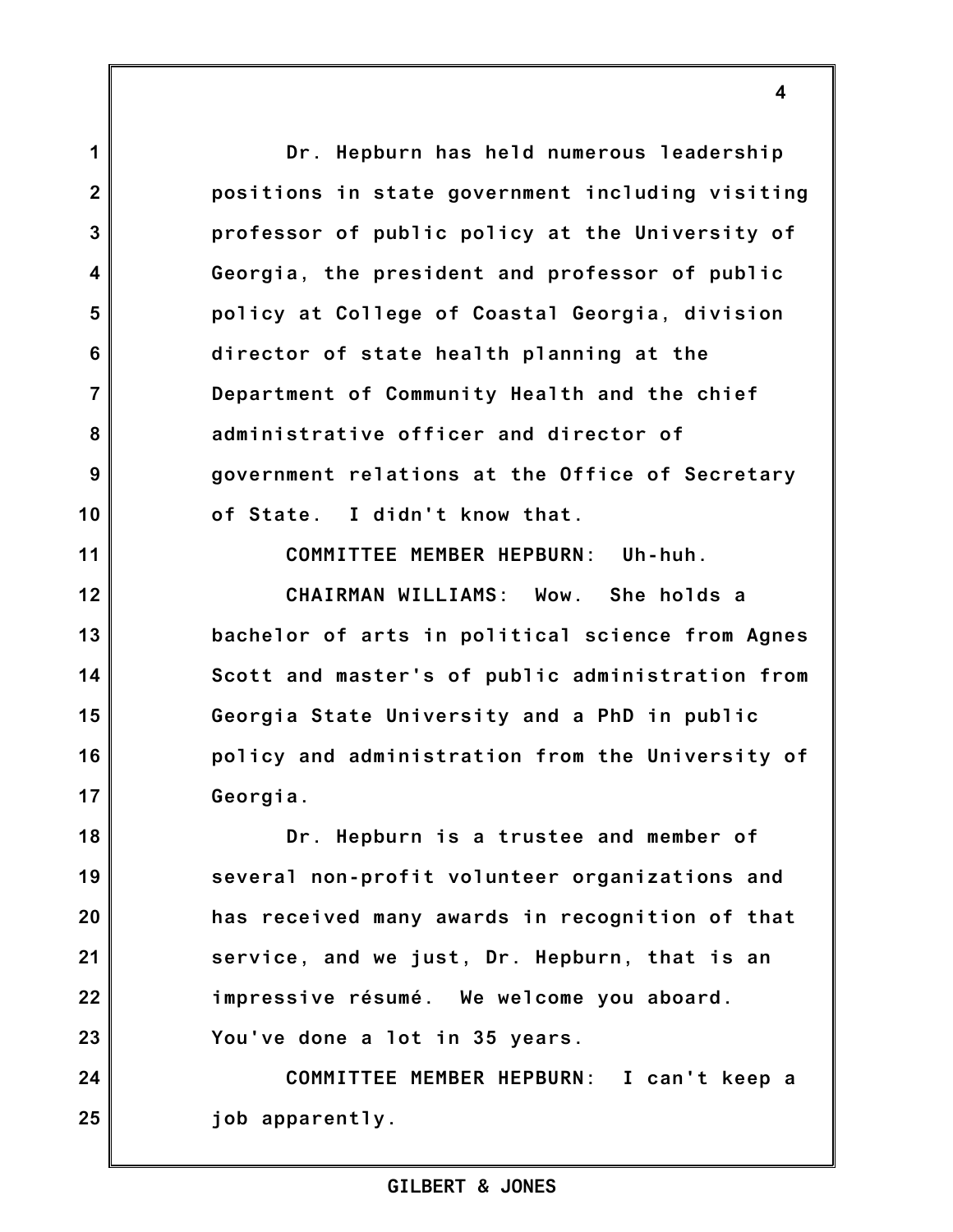**CHAIRMAN WILLIAMS: Well, we appreciate your service and we look forward to you serving on the board and thanks again for being here today and agreeing to serve.**

**1**

**2**

**3**

**4**

**5**

**6**

**7**

**8**

**9**

**10**

**11**

**12**

**13**

**At this time, the final -- the order for the meeting is stated on the final agenda. Today we have one project, a Coastal Marshlands Protection Act application, "Coastal Marshlands Protection Act, Chatham County Department of Engineering, Construction and Maintenance of Infrastructure and Improvements to an Existing County Road, Walthour Road, Betz Creek, Chatham County, Georgia."**

**14 15 16 At this time I would ask for a motion to approve the November the 19th, 2021 meeting minutes.**

**17 18 COMMITTEE MEMBER POOLE: Make a motion we approve.**

**19 20 21 22 23 24 25 CHAIRMAN WILLIAMS: Have a motion. Is there a second? COMMITTEE MEMBER BROOKSHIRE: Second. CHAIRMAN WILLIAMS: Second. Is there any discussion. All in favor say aye. SPEAKERS: Aye. CHAIRMAN WILLIAMS: Any opposed? Minutes**

## **GILBERT & JONES**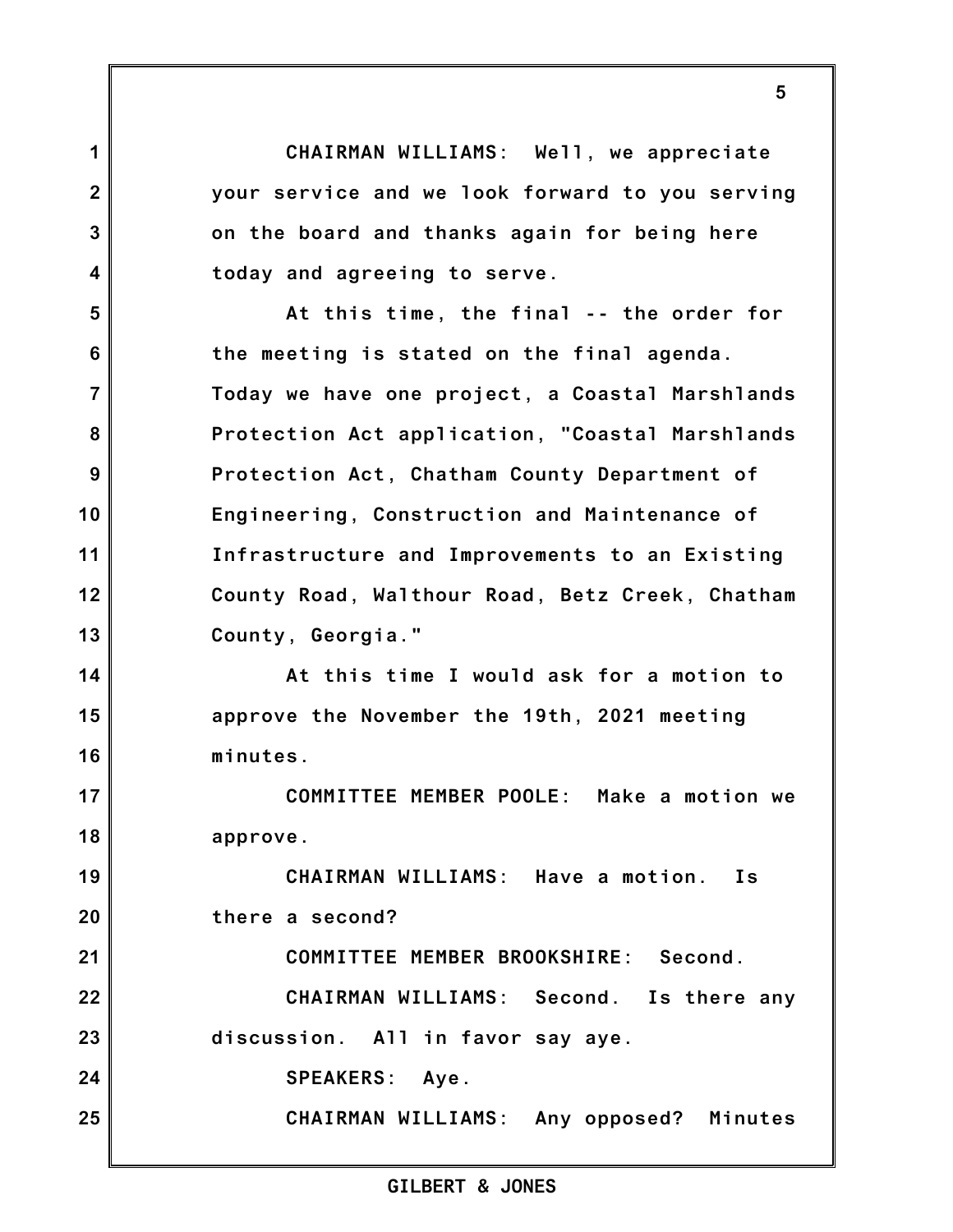**passed.**

**1**

**2 3 4 5 6 7 8 9 10 11 12 13 14 15 16 17 18 19 20 21 22 23 24 25 First up, I call on Deb Barreiro -- I love saying that name -- to introduce the project. MS. BARREIRO: Thank you. CHAIRMAN WILLIAMS: Let me back up. I also want to thank Robin Leigh from the AG's office from being on the teleconference with us. Thank you, Robin. We see you. MS. LEIGH: Thank you, and I've got Andrea from our office on as well. CHAIRMAN WILLIAMS: Thank you, Andrea. MS. ANDREWS: Diana, on the Zoom, can you share the screen? MS. PATRICK: There we are, sorry. All right. SPEAKER: Bottom right. MS. ANDREWS: Nope. MS. PATRICK: Sorry. MS. ANDREWS: Go up, right there. There we go. MR. HAYMANS: That's interesting. MS. BARREIRO: Our first project today is a project from the Chatham County Department of Engineering. Next slide. MS. PATRICK: Why is it not working?**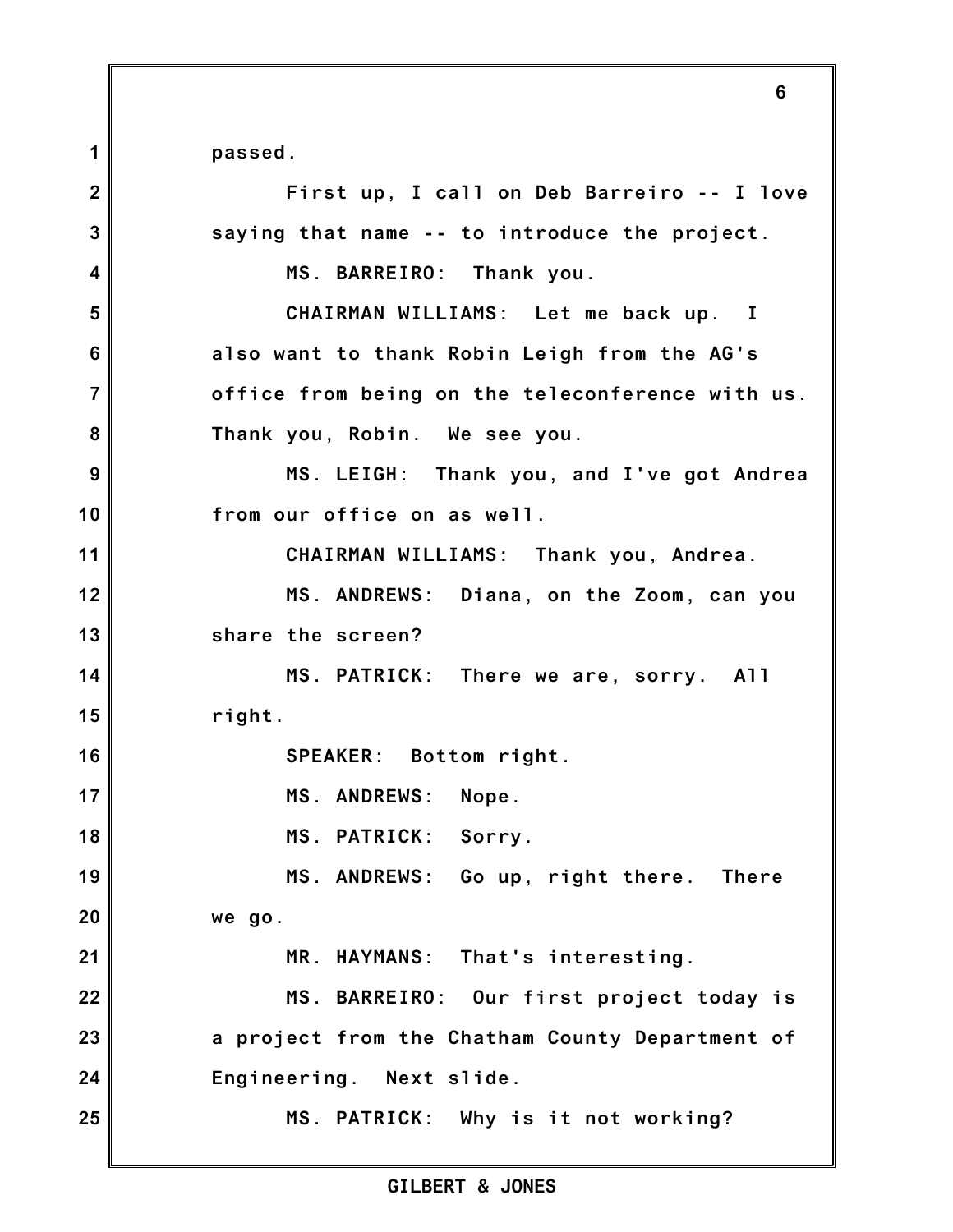**1 2 3 4 5 6 7 8 9 10 11 12 13 14 15 16 17 18 19 20 21 22 23 24 25 MS. BARREIRO: There it is. The project is located on Wilmington Island. It is utilized by residents of the surrounding subdivisions and it's primarily a commuter route for residents of the area. The existing causeway consists of two ten-foot travel lanes with grass shoulders. The applicant is conducting improvements to the existing public roadway and is proposing activities to stabilize the road, improve drainage and enhance public safety. Next. The project corridor extends approximately 0.17 miles from the terminus of the existing bridge over Betz Creek and south along the Walthour causeway. The proposed project includes construction and maintenance of concrete bulkhead with associated riprap toe; the installation of a pedestrian sidewalk, curb and gutter system and guardrails; and drainage improvements; and riprap matting. The public notice for the Coastal Marshlands Protection Committee ran from February 5th, 2022 to March 7th, 2022, and no comments were received. At this time, I'd like turn it over to Brandon Wall, the agent for the**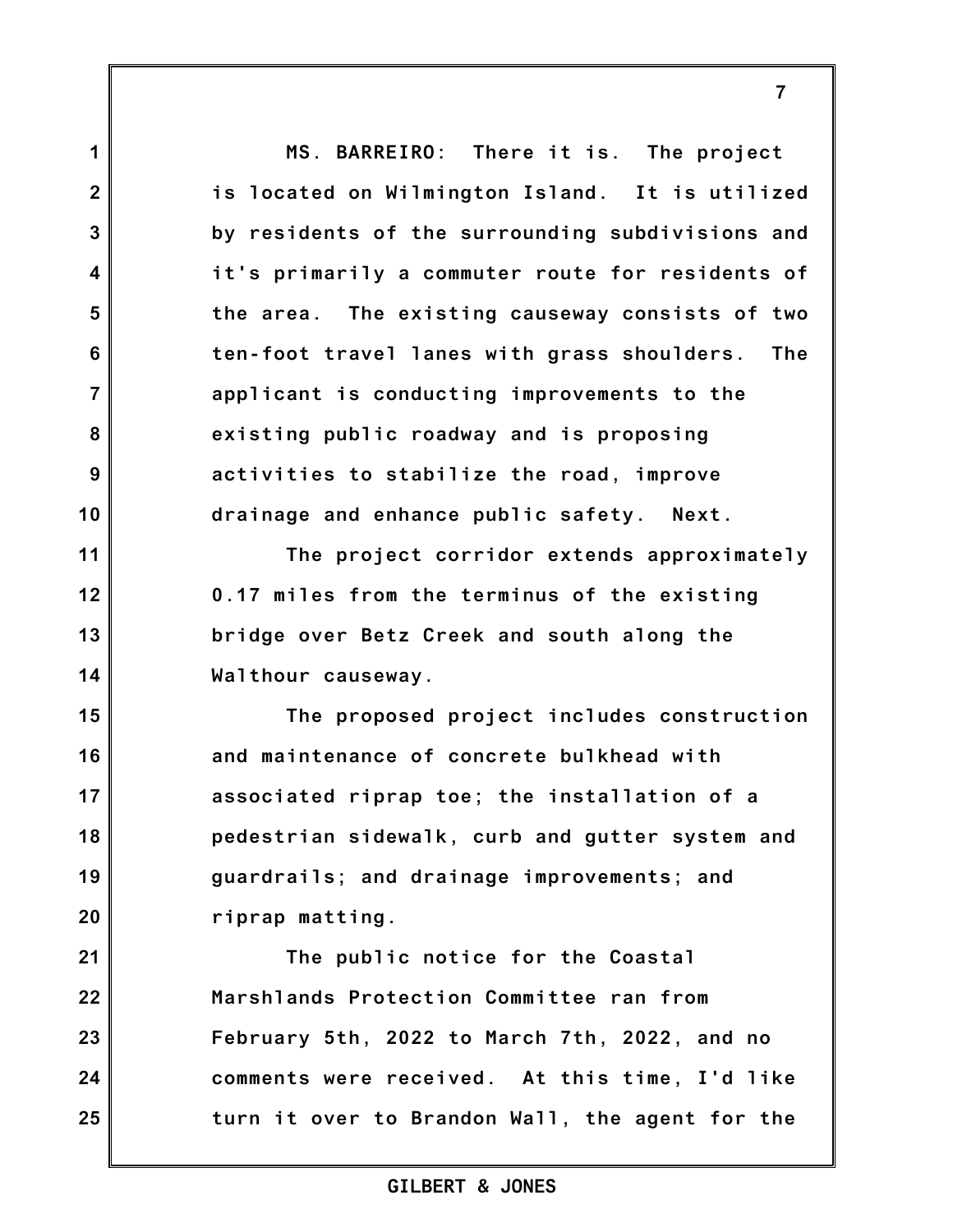**project.**

| $\overline{2}$          | MR. BRANDON WALL: Thank you, Deb,                |
|-------------------------|--------------------------------------------------|
| 3                       | Commissioner Williams and the committee. It's    |
| $\overline{\mathbf{4}}$ | nice to be here again today. I hope everybody    |
| 5                       | is well.                                         |
| 6                       | As Deb said, the project is structural and       |
| $\overline{7}$          | safety improvements to the existing Walthour     |
| 8                       | Road on Wilmington Island. The road is two-lane  |
| 9                       | ten-foot wide lane with grass shoulders.         |
| 10                      | The problem is over the years the tide and       |
| 11                      | storms have eroded the causeway, resulting in    |
| 12                      | insufficient and unsafe shoulder area.           |
| 13                      | As you can see here, Betz Creek is the           |
| 14                      | main culprit where it comes closest to the road  |
| 15                      | on the west side of the road.                    |
| 16                      | The proposed project would utilize a             |
| 17                      | combination of riprap, revetment, adding a       |
| 18                      | bulkhead and backfill to stabilize the road for  |
| 19                      | structural stability. The project will also      |
| 20                      | install guardrails, curb and gutter and sidewalk |
| 21                      | to improve safety for the residents in this      |
| 22                      | Next slide, please.<br>area.                     |
| 23                      | On the left side of the road the applicant       |
| 24                      | will install a 270-foot long cast-in-place       |
| 25                      | concrete bulkhead along the shoulder where Betz  |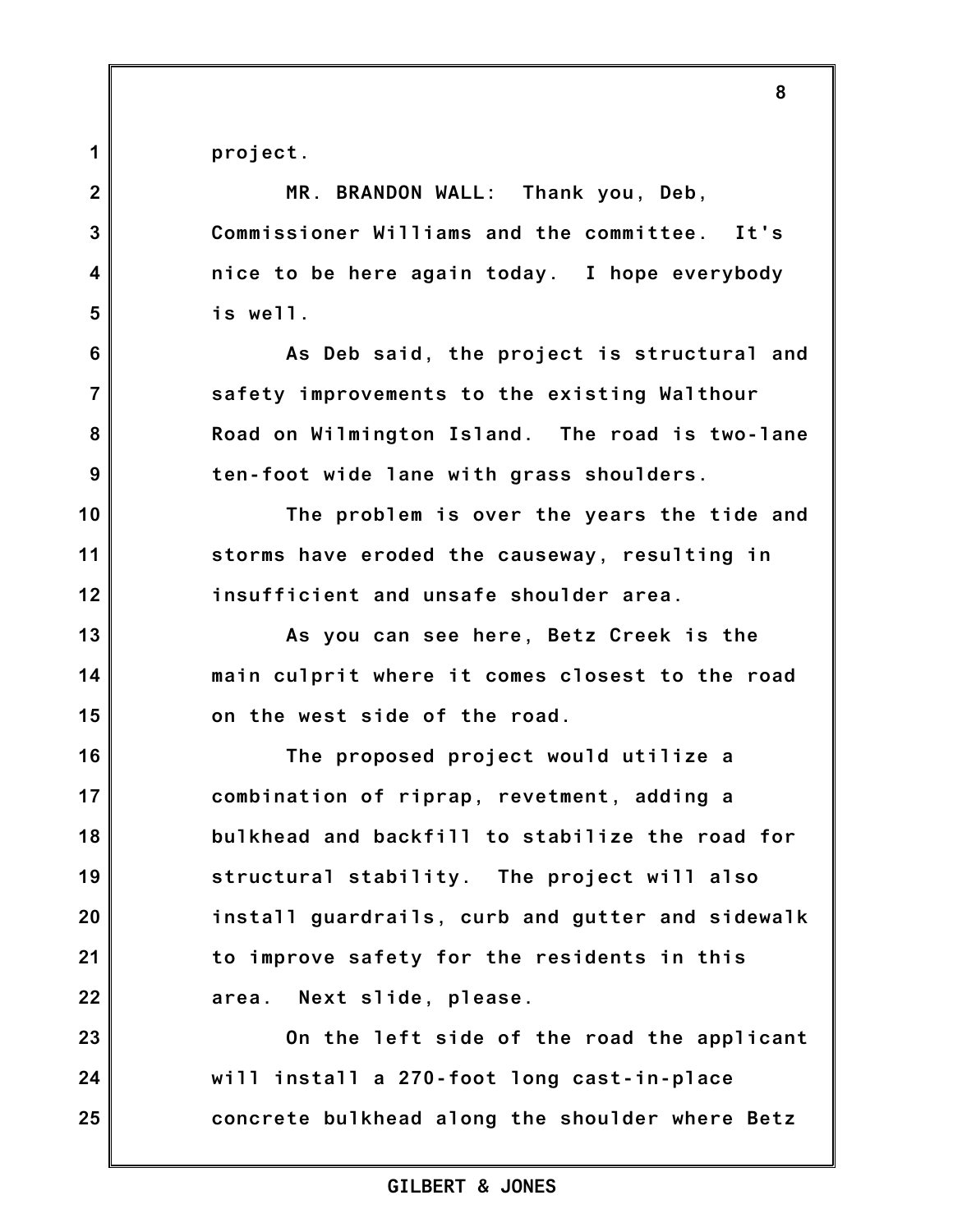**9**

**Creek comes closest to the road.**

**1**

**2**

**3**

**4**

**5**

**6**

**7**

**8**

**14**

**15**

**16**

**17**

**18**

**19**

**20**

**21**

**Riprap will be placed at the toe of the wall for added protection. Additional riprap will be placed at a small storm water outfall near the bulkhead.**

**Some backfill is required both behind the wall and to the north and south of it to reconstruct the safe shoulder.**

**9 10 11 12 13 On the east side where erosion is present but not as severe, the applicant will restore the shoulder with minor grading and replace the concrete protective mat down for erosion protection.**

**To try to manage the total slope, so it's not undercut by high tide, about 4,000 square feet of impact is required.**

**Total impacts associated with the bulkhead fill and riprap are 8,231 square feet. And the impact associated with the outfall are 53 square feet and the impact associated with the matting are just over 4,000 square feet. Next slide.**

**22 23 24 25 In total, the project will permanently impact 12,301 square feet of coastal marshlands. In addition to the permanent impacts, some temporary impacts are necessary for minor**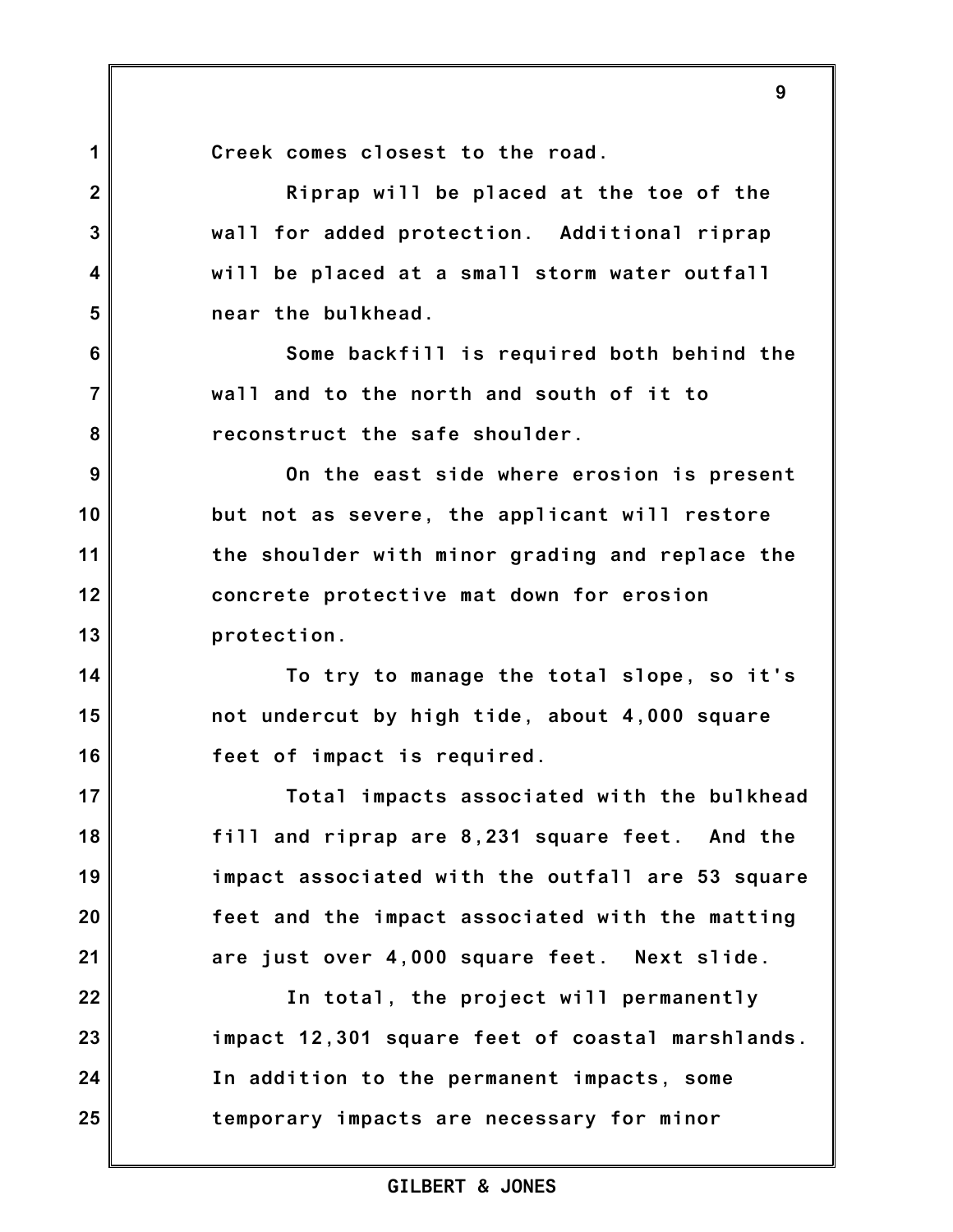**grading, erosion control measures and temporary access during construction and those impacts total 1,221 square feet.**

**1**

**2**

**3**

**4**

**5**

**6**

**7**

**8**

**9**

**21**

**22**

**23**

**24**

**25**

**I'll let Deb go over the special conditions, but we appreciate the staff's help with this project and we appreciate the staff's guidance in this process.**

**CHAIRMAN WILLIAMS: Deb, if you'll do the special conditions.**

**10 11 12 13 14 15 16 17 18 19 20 MS. BARREIRO: Should the committee determine that the proposed project is in the public interest, the department staff recommends the standard and special conditions that follow. Permittee may be required to provide a restoration plan for any coastal marshlands impacted by temporary activities associated with the permitted project that have not naturally recovered within 12 months of project completion as determined by the department. Permittee may be required to provide post-construction survey.**

> **CHAIRMAN WILLIAMS: Thank you. We have no public comments. Questions from the committee? For either the applicant or Deb?**

**COMMITTEE MEMBER POOLE: I just have a question. So given the condition of the roads**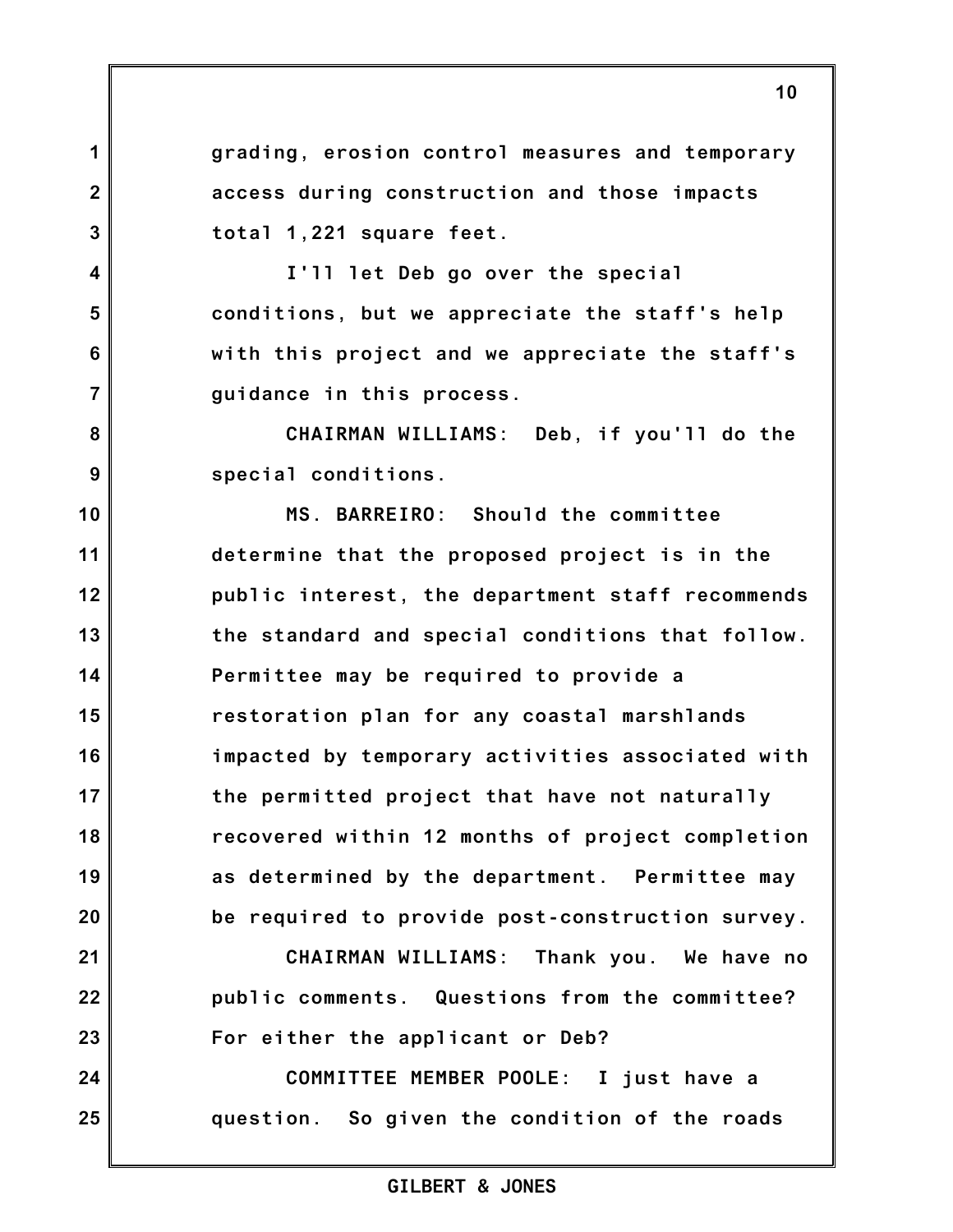**1 2 3 4 5 6 7 8 9 10 11 12 13 14 15 16 17 18 19 20 21 22 23 24 25 up there, does this road get flooded on the extreme high tides and king tides? MR. BRANDON WALL: Not to my knowledge. I will let Deb answer that. MS. BARREIRO: I haven't heard that's an issue for this group of people. COMMITTEE MEMBER POOLE: Knowing that the creek comes so close to the road, is it starting to undermine it today or is this a preventative? MR. BRANDON WALL: It's pretty bad on the west side of the road. There's maybe five feet of shoulder in places. The drop right off the pavement, it slopes down pretty hard and then drops down vertically six or seven feet. It's been going on a while. It's a repair for the most part. The matting on the east side is more of a preventive-type activity, though they will restore some erosion that's going on there as well. MS. BARREIRO: The right-of-way on the right-hand side of the podium, it doesn't have a creek coming up adjacent to the road as it does on the west side of the road so the creek has meandered and it's come up much closer to the**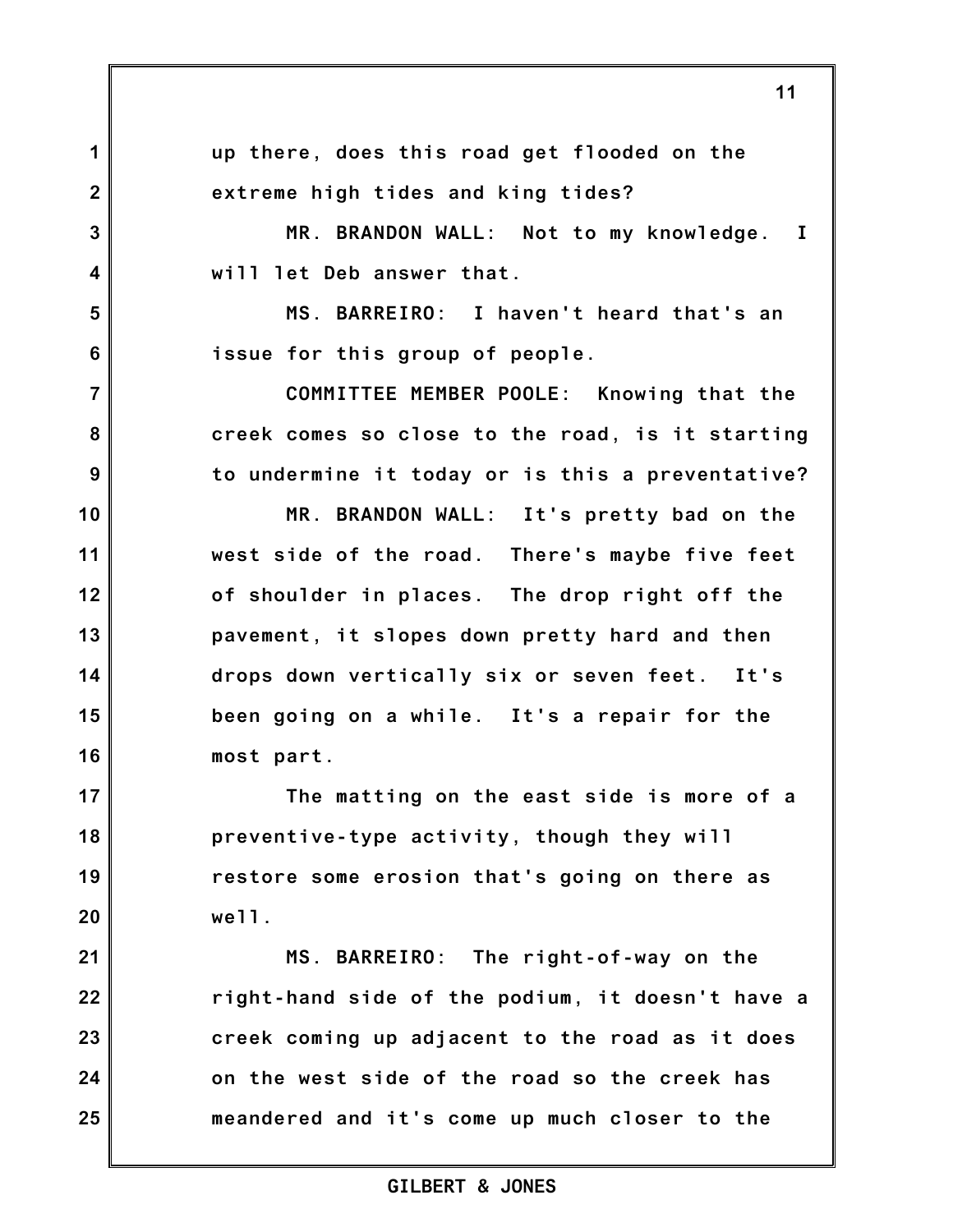**1 2 3 4 5 6 7 8 9 10 11 12 13 14 15 16 17 18 19 20 21 22 23 24 25 southbound lane, whereas the northbound lane has a lot of marsh between it and the creek. MR. BRANDON WALL: The picture doesn't really do it justice. Right there where the creek comes closest it's pretty severe. COMMITTEE MEMBER POOLE: Pedestrian walkway, is that an extension of what's already existing on both sides? MR. BRANDON WALL: Yes. So the bridge was replaced five or six years ago, and they incorporated a sidewalk into that, and so it will tie it to that, which is on the west side of the road. COMMITTEE MEMBER POOLE: Thank you. MS. BARREIRO: I was actually out there on Friday to pick up the public notice signs and a guy was walking facing traffic with a walker that just made everybody absolutely pause and everybody wanted to help him but he didn't want any assistance. MR. BRANDON WALL: You should have gotten a picture of that. MS. BARREIRO: I know. I couldn't do it. I couldn't. I was too busy trying to help. CHAIRMAN WILLIAMS: Any questions from**

## **GILBERT & JONES**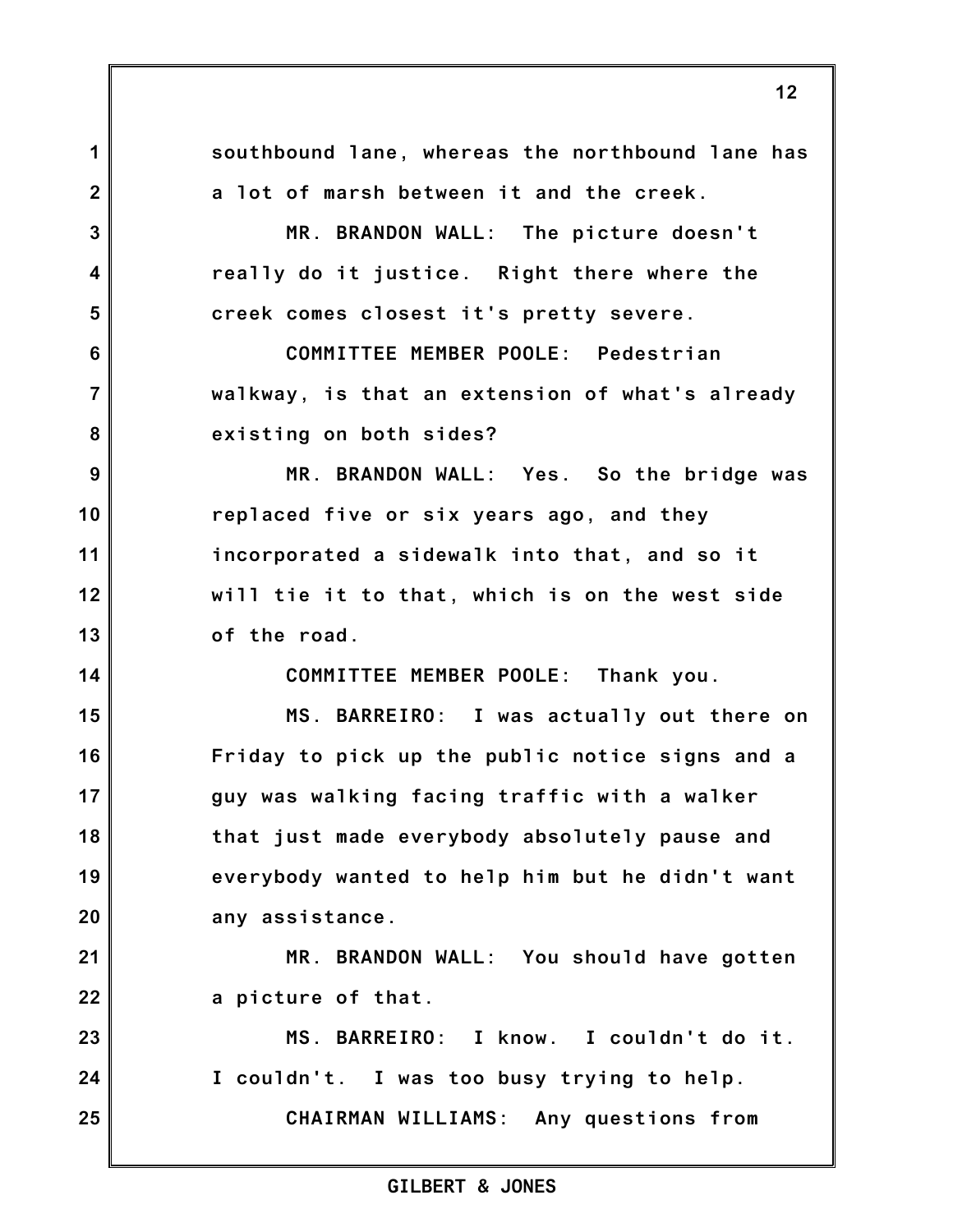**the committee? Dr. Hepburn.**

**1**

**2 3 4 5 6 7 8 9 10 11 12 13 14 15 16 17 18 19 20 21 22 23 24 25 COMMITTEE MEMBER HEPBURN: Quick question, do you have a sense about how long you plan for this to last? Are we going to see you in five years again? MR. BRANDON WALL: No, they are ready to go to construction. They have to do some local stuff and the permitting -- this permit is required so they can move forward to the next step. COMMITTEE MEMBER HEPBURN: No, I guess in terms of it being curative. MR. BRANDON WALL: No, it's curative. It's a cure-all. COMMITTEE MEMBER HEPBURN: A long-term fix. MR. BRANDON WALL: Yes, ma'am. CHAIRMAN WILLIAMS: Thank you, further questions? Hearing none, the chair will entertain a motion. COMMITTEE MEMBER POOLE: I make a motion to approve. CHAIRMAN WILLIAMS: Have a motion to approve from Mr. Poole. COMMITTEE MEMBER BROOKSHIRE: Second.**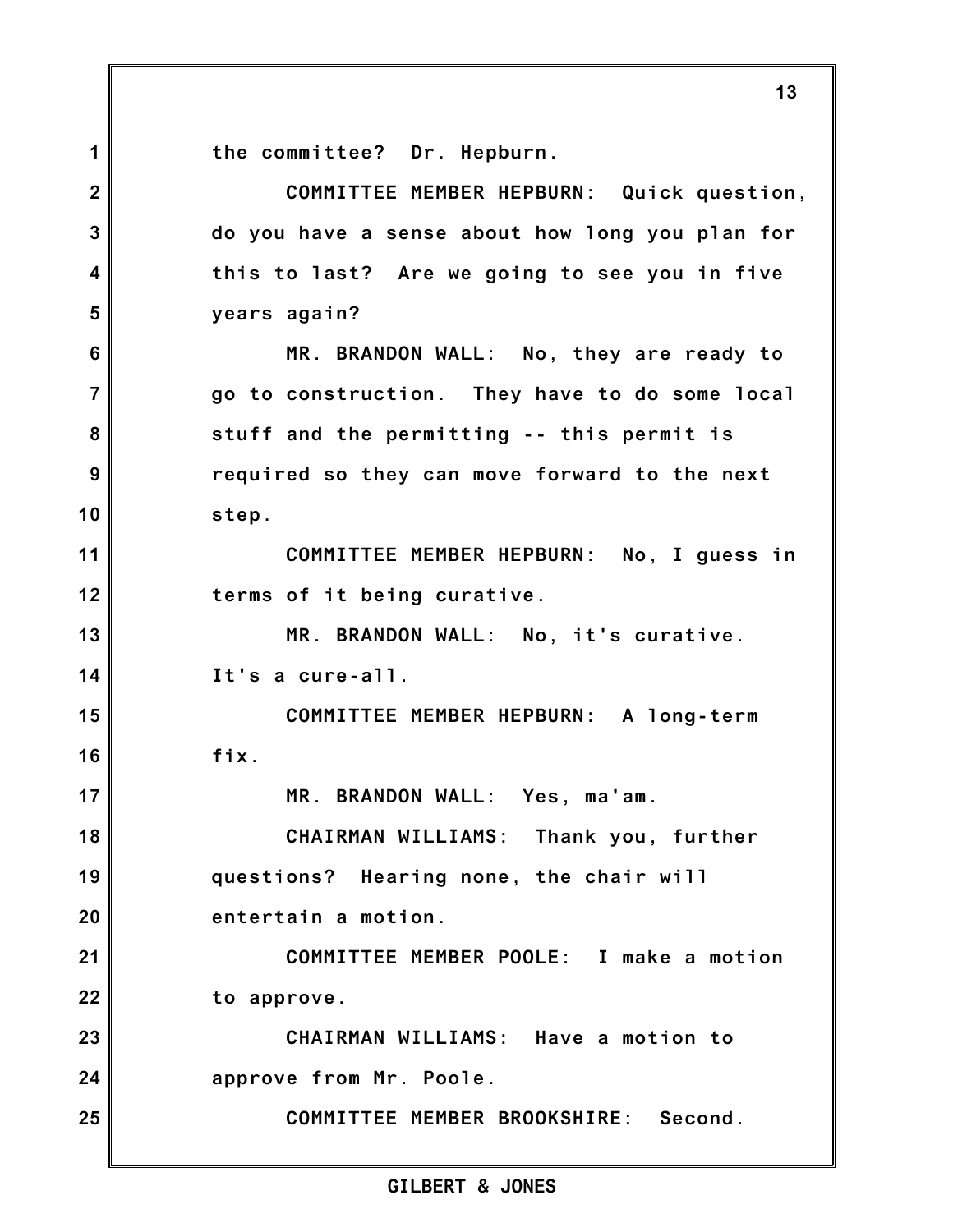**CHAIRMAN WILLIAMS: Have a second from Mr. Brookshire. Any further discussion? Hearing none, all in favor say aye.**

**SPEAKERS: Aye.**

**1**

**2**

**3**

**4**

**5**

**6**

**7**

**8**

**9**

**10**

**11**

**12**

**13**

**21**

**22**

**CHAIRMAN WILLIAMS: Any opposed? Motion carries unanimously. Thank you, Brandon. The only other piece of business we got is our annual water bottoms lease adjustment rate per DNR Rule 391-2-3.04, and I will call on Josh to present the resolution.**

**MR. NOBLE: Thank you, Commissioner. This is an annual resolution presented to the committee for consideration.**

**14 15 16 17 18 19 20 The 2022, 2022 rate was \$1,177.52. We requested assistance, and as always, Dr. Don Matthews, professor of economics over at the College of Coastal Georgia, was kind enough to assist us with this calculation for the Consumer Price Index change. That amount for 2023 is \$1,204.11.**

**MR. HAYMANS: So we have different numbers on the resolution in front of us.**

**23 24 25 MR. NOBLE: You have what? CHAIRMAN WILLIAMS: We've got 1290.34. MR. NOBLE: That is not what I'm looking**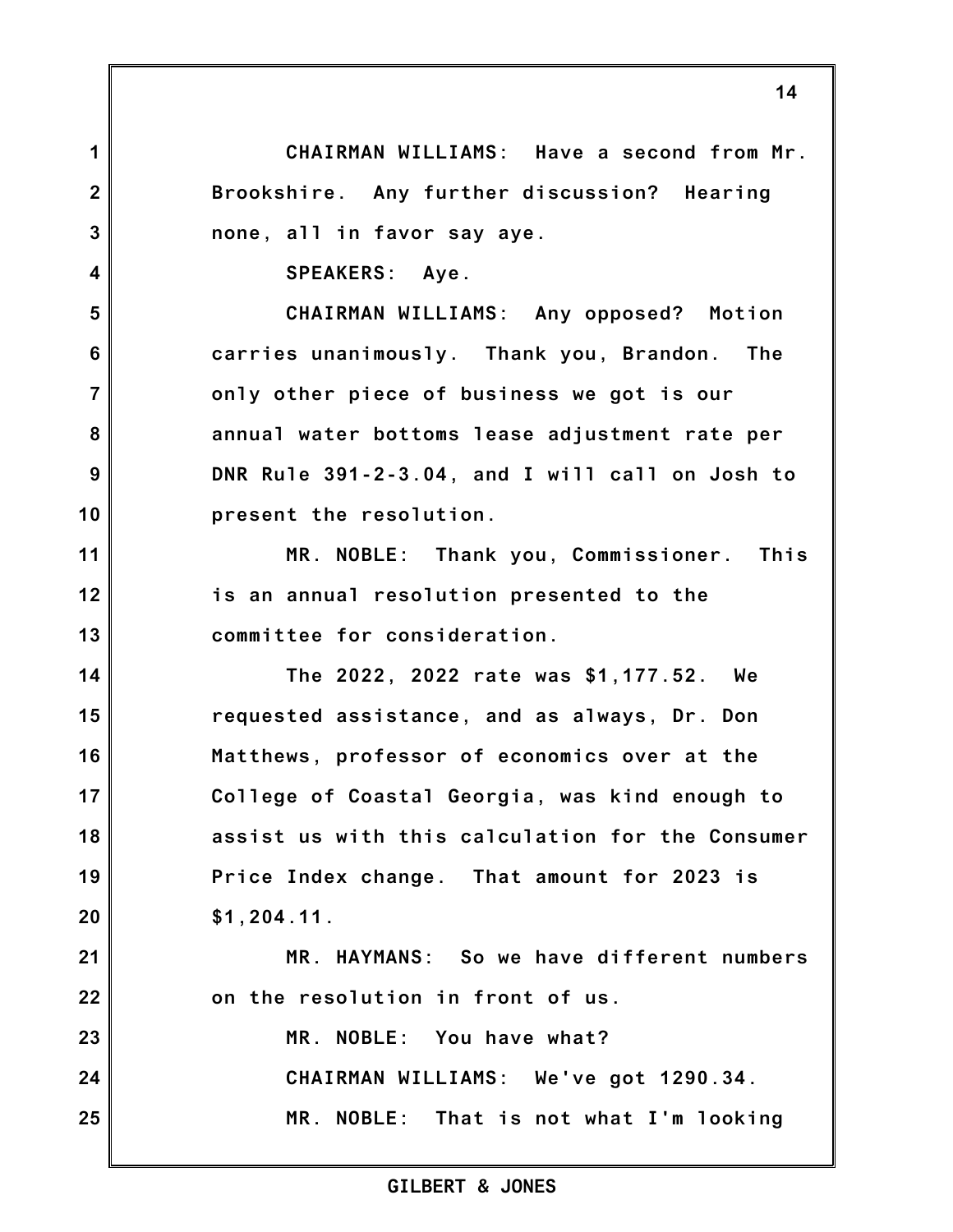**at.**

**1 2 3 4 5 6 7 8 9 10 11 12 13 14 15 16 17 18 19 20 21 22 23 24 25 MS. PATRICK: Uh-oh, did I mess up? MR. NOBLE: Diana, do you have access to the M drive out here, or do you have the copy we made on the thumb drive? MS. PATRICK: Yeah, it's -- MR. NOBLE: If you could pull that up on the screen. That would be the one -- MS. PATRICK: That's the one I just had pulled up. MS. ANDREWS: Amanda is here. MR. NOBLE: So the previous amount is \$1,223.62 and the current would be for '23 would be 1,290.34. CHAIRMAN WILLIAMS: Why don't you say that for the record, correct your amount? MR. NOBLE: Okay, so let's start over. So the 2022 annual water bottoms lease rate was \$1,223.62. The 2023 rate will be \$1,290.34. That's based on the change in the Consumer Price Index. CHAIRMAN WILLIAMS: Thank you, Josh. Any questions of Josh? COMMITTEE MEMBER POOLE: I have one question? Do we have to have this certified by**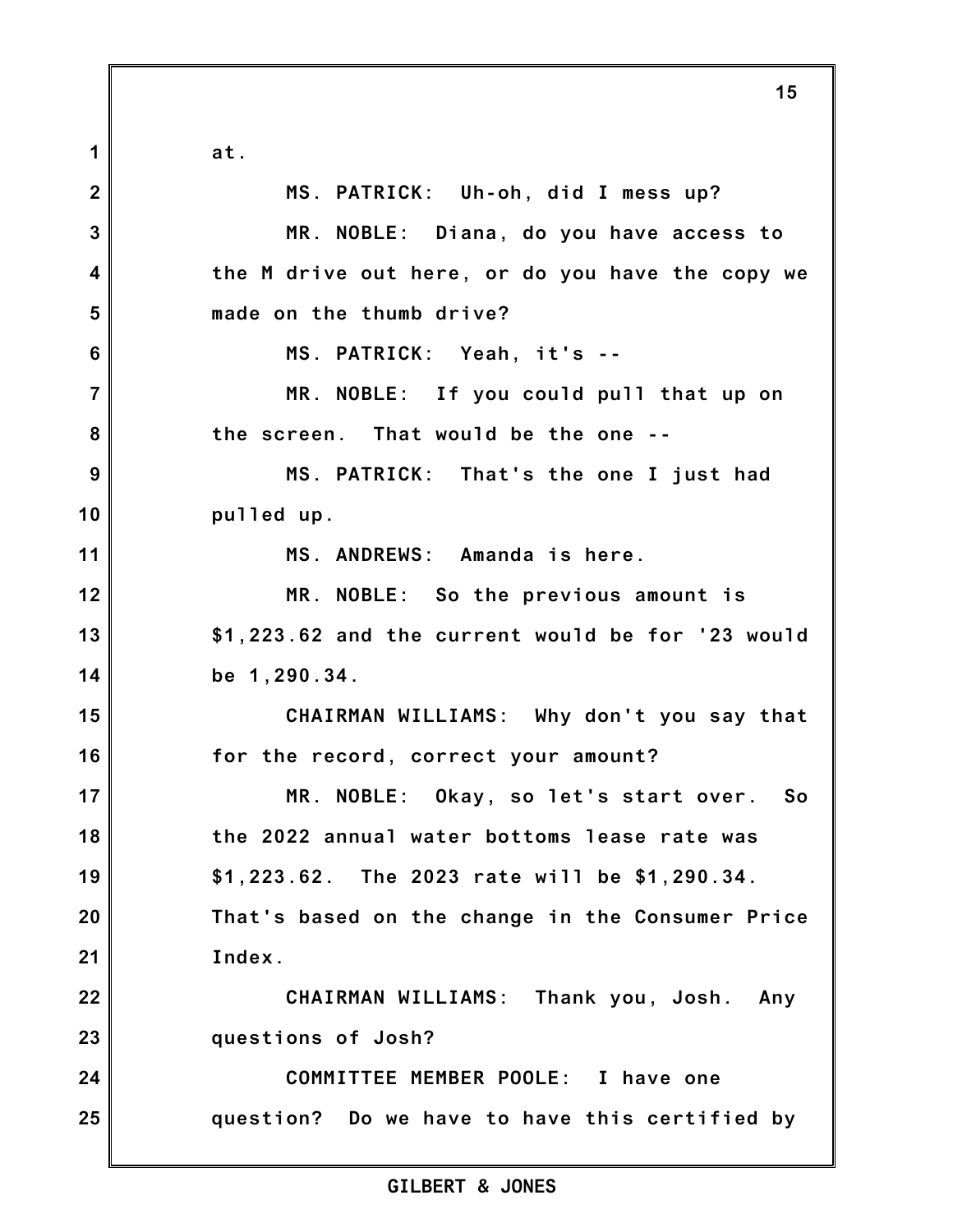**1 2 3 4 5 6 7 8 9 10 11 12 13 14 15 16 17 18 19 20 21 22 23 24 25 accountants or is this -- MR. NOBLE: Dr. Don Matthews, he's a PhD, has a PhD in economics, and certifies this for us annually. COMMITTEE MEMBER POOLE: Thank you. CHAIRMAN WILLIAMS: Hearing no further questions, the chair will entertain a motion on the resolution. COMMITTEE MEMBER HEPBURN: I move the resolution's approval. CHAIRMAN WILLIAMS: We have a motion by Dr. Hepburn. COMMITTEE MEMBER BROOKSHIRE: Second. CHAIRMAN WILLIAMS: Second from Mr. Brookshire. Any further discussion? All in favor say aye? SPEAKERS: Aye. CHAIRMAN WILLIAMS: Any opposed. Motion carries unanimously. Seeing no further business before the committee -- this was short and sweet -- but thank everybody for their attendance and meeting is adjourned. (Hearing concluded at 9:47 a.m.)**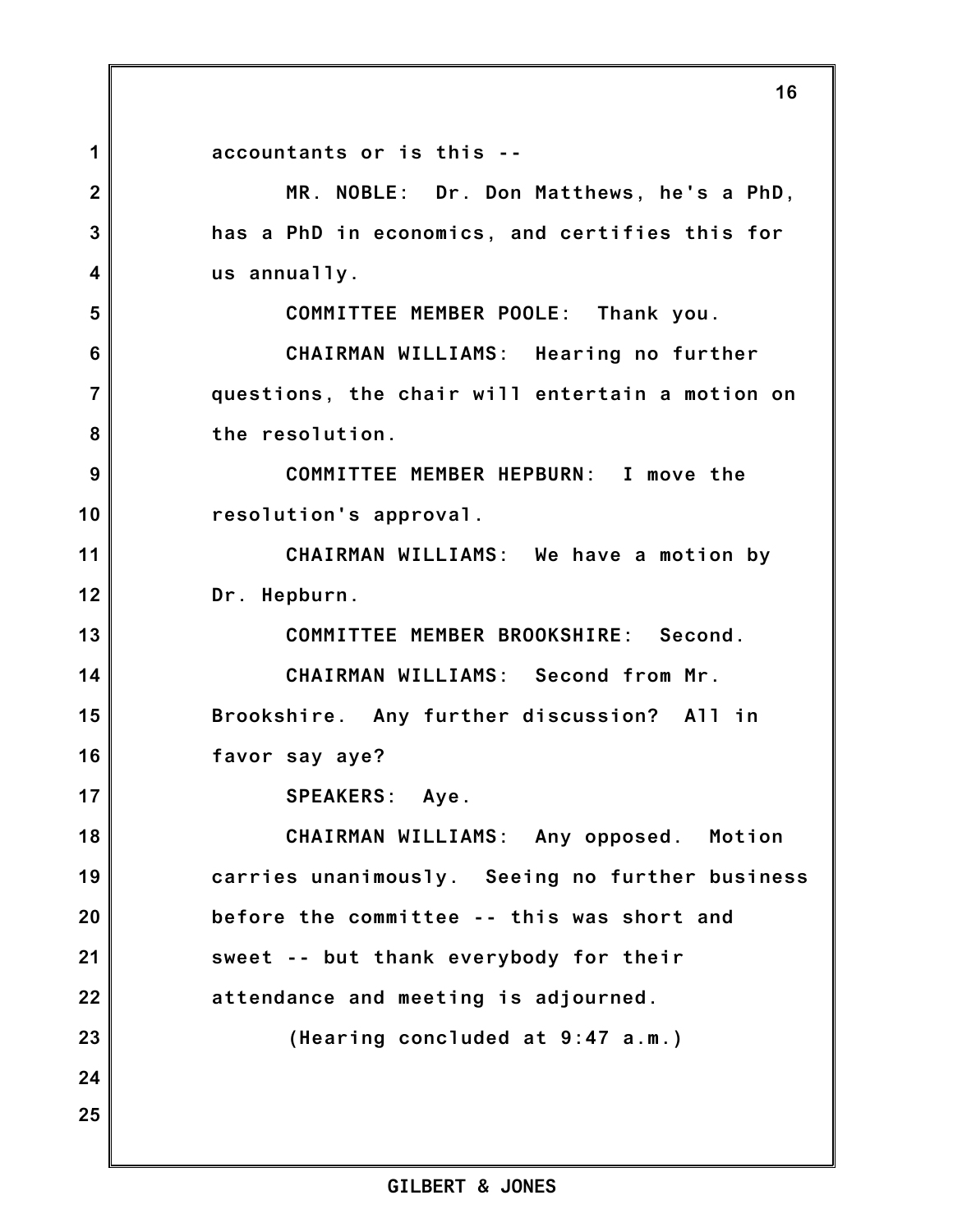|                | 17                                                                                                           |
|----------------|--------------------------------------------------------------------------------------------------------------|
| 1              | CERTIFICATE OF COURT REPORTER                                                                                |
| $\overline{2}$ |                                                                                                              |
| 3              | <b>STATE OF GEORGIA:</b>                                                                                     |
| 4              | <b>COUNTY OF GLYNN:</b>                                                                                      |
| 5              | I hereby certify that the foregoing transcript                                                               |
| 6              | was reported as stated in the caption and the<br>questions and answers thereto were reduced to writing       |
| $\overline{7}$ | by me; that the foregoing 16 pages represent a true,<br>correct, and complete transcript of the evidence     |
| 8              | given on Friday, March 18, 2022.<br>I certify that I am not disqualified for a                               |
| 9              | relationship of interest under O.C.G.A. 9-11-28(c); I<br>am a Georgia Certified Court Reporter here as an    |
| 10             | employee of Gilbert & Jones, Inc. who was contacted<br>by Diana Patrick with DNR to provide court reporting  |
| 11             | services for the proceedings; I will not be taking<br>these proceedings under any contract that is           |
| 12             | prohibited by $0.C.G.A. 15-14-37(a)$ and $(b)$ or<br>Article 7.C. of the Rules and Regulations of the        |
| 13             | Board; and by the attached disclosure form I confirm<br>that neither I nor Gilbert & Jones, Inc. are a party |
| 14             | to a contract prohibited by O.C.G.A. 15-14-37(a) and<br>(b) or Article 7.C. of the Rules and Regulations of  |
| 15             | the Board.<br>This the 22nd day of March 2022.                                                               |
| 16             |                                                                                                              |
| 17             |                                                                                                              |
| 18             | Debtie Silber                                                                                                |
| 20             |                                                                                                              |
| 21             | DEBBIE GILBERT, CERTIFIED COURT<br>REPORTER, B-515                                                           |
| 22             |                                                                                                              |
| 23             |                                                                                                              |
| 24             |                                                                                                              |
| 25             |                                                                                                              |
|                |                                                                                                              |